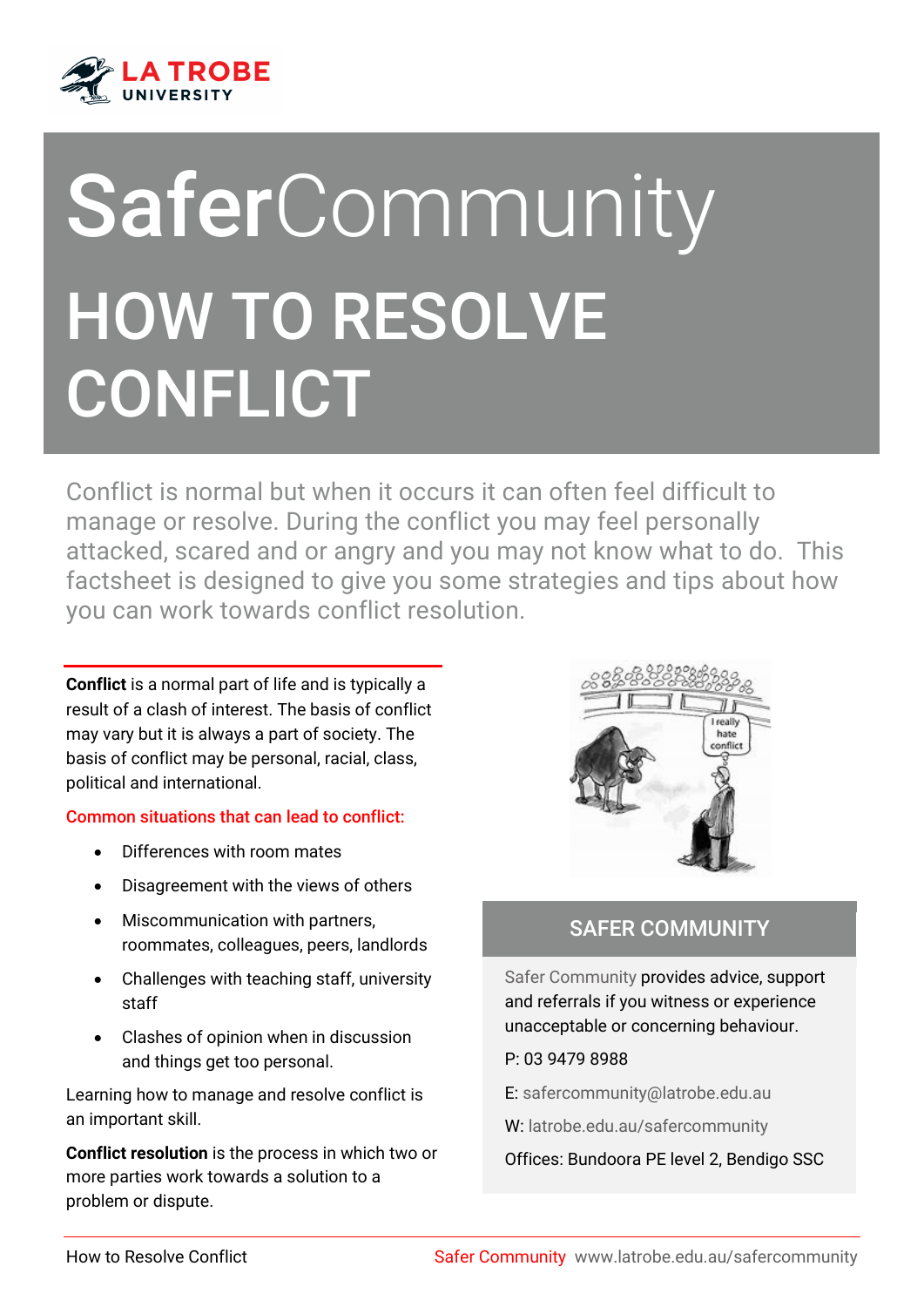

# **Conflict Resolution**

You can often prevent minor conflicts from becoming more serious by changing the way in which you communicate.

Conflict can be an opportunity and not just a threat.

There are two common reasons why people get into conflict:

- They do not communicate clearly or listen respectfully.
- They have different needs or interests that without some negotiation, do not easily co-exist.

It is possible to look in a different way to how you communicate with others so that you can turn conflict into an opportunity to achieve clearer communication and thus bring about change.



#### Guidelines for good communication

- Send clear messages verbal communication and your body language both count. Think about what you want to say and how it may be understood (or misunderstood).
- Receive messages what is heard is part fact and part feeling and so you need to be clear on both levels. When you are listening, pay attention to both facts and feelings.

# SaferCommunity

 Acknowledge messages – you can only be sure that you have communicated what you meant to communicate when your listener gives you acknowledgement confirming their understanding. As a listener, summarise what you have heard and ask questions to seek clarification if part of the message seems unclear.

# TIPS TO AVOID CONFLICT

- Respect the other person's needs as well as your own.
- Tackle problems by speaking directly with the other person.
- Separate the problem from the person.
- Speak without interrupting the other.
- Negotiate and compromise.
- Acknowledge when you are wrong or make a mistake.
- Express how you feel or how a situation has impacted you.

#### Common strategies to manage your response to conflict.

Often anger can be a response to conflict. In order to appropriately manage your response, it is important to understand, control and recognise your anger. To manage conflict, anger and tension it is important to breathe and to take time out to calm down. The more time you give yourself the less intense they're likely to be.